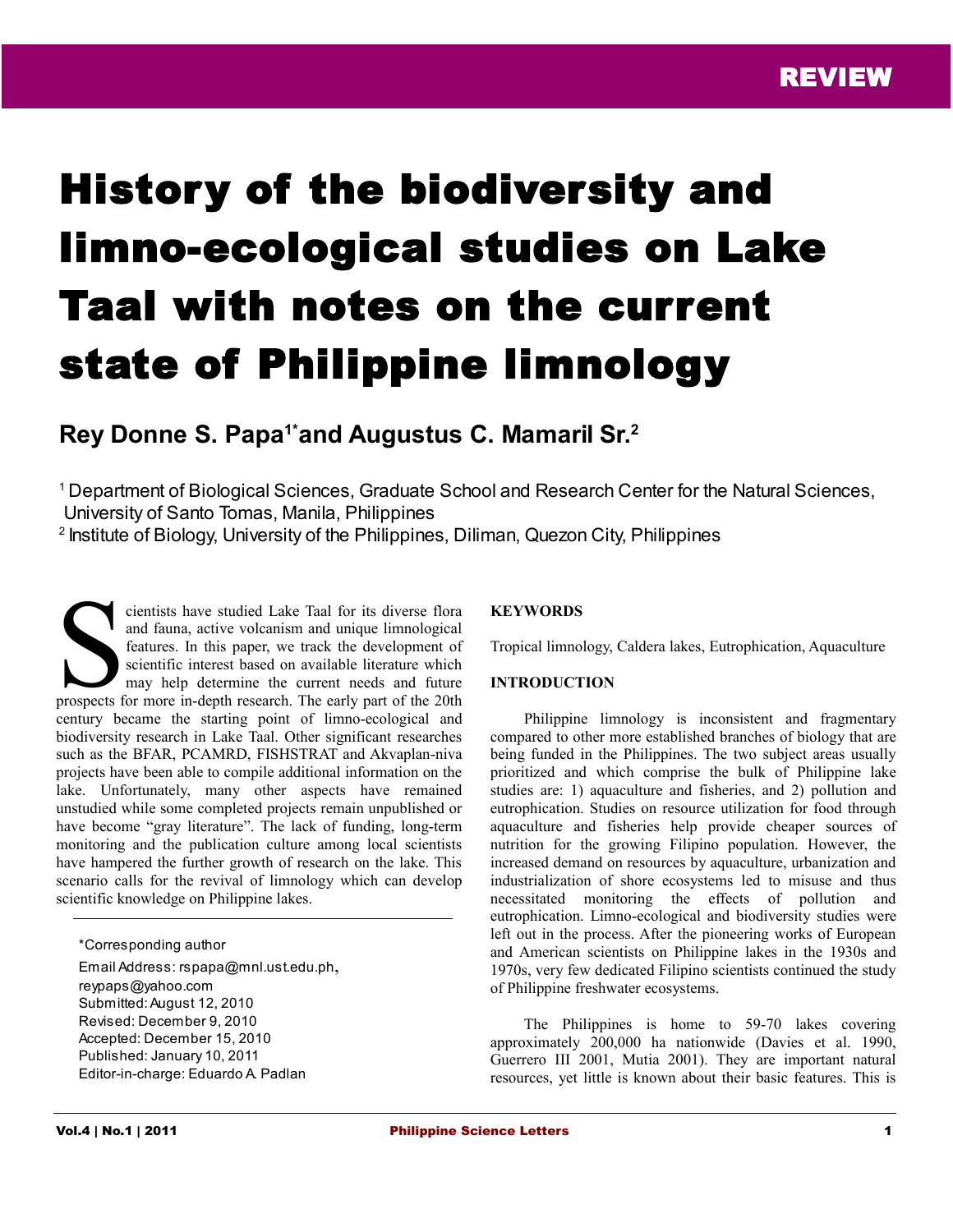true even for Lake Taal (Figure 1), home to the lowest active volcano and the only freshwater sardinella in the world. There is still a need for further research and strict implementation of conservation strategies (Ong et al. 2002) for its flora and fauna.

This paper presents available information on the limnology and biodiversity of Lake Taal obtained from "gray literature" cited in peer-reviewed publications and the few peer-reviewed journal articles available online (11 ISI indexed biology papers over the past 30 years; see http://apps.isiknowledge.com). We review the development of limno-ecological and biodiversity studies from the colonial period to the present day and discuss how much local and foreign scientists contributed to current knowledge on this ecosystem.

#### **Colonial Period: the age of exploration (1500s – 1940s)**

Spanish and American explorers, missionaries and scientists were the first to document the lake with maps, e.g., Murillo Velarde's map, drawn from exploratory expeditions since Juan de Salcedo's expedition in 1570. These accounts described the lake to have salty or brackish water where sharks, tunas, snakes and other organisms abound and where the active Taal Volcano Island is found (Buñag 1934, Hargrove 1986, Hargrove 1991).

The Americans started exploring the islands shortly after their victory over the Spanish. Pratt (1916) published a paper on Philippine lakes with a lengthy discussion on Lake Taal. Herre



**Figure 1.** Map of Lake Taal including the lake-side towns in the surrounding watershed. Insert map shows its location in Luzon Is.

(1927) reported four new fish species including the freshwater sardinella, *Sardinella tawilis* (*Harengula tawilis* Herre 1927). The only Filipino scientist to have published papers on Lake Taal during this period was D.V. Villadolid, who enumerated 101 fish species belonging to 32 families and the fishing gears used by the locals to catch them (Villadolid 1932a, Villadolid 1932b, Villadolid 1937). The Wallacea expedition meanwhile provided accounts on the origin, morphometry, hydrology and biodiversity of Philippine lakes (Brehm 1939, Hauer 1941, Kiefer 1939, Woltereck et al. 1941), which included first records of some species new to science such as *Alona pseudoanodonta* Brehm, *Diaptomus insulanus* Wright and its synonym *D. sensibilis* Kiefer, *D. vexillifer* Brehm, *Mesocyclops hyalinus* Kiefer, *Pseudodiaptomus brehmi* Kiefer, *Tropodiaptomus giganotviger* Brehm, *T. prasinus* Brehm, and *Thermocyclops wolterecki* Kiefer.

#### **Focus on fisheries and volcanism (1950s – 1970s)**

The granting of Philippine independence from the United States in 1946 ushered the beginning of Filipino-led researches in limnology, which however, resulted in only a limited number of publications. The volcanic eruptions between 1965 and 1976 prompted regular monitoring of the lake's chemical parameters  $(SiO2, pH, Na:K ratio, C11, and SO4)$  by the Commission on Volcanology (forerunner of the Philippine Institute of Volcanology and Seismology or PHIVOLCS). Zooplankton composition was updated as part of an effort to study the

zooplankton of Southeast Asian lakes where several new records were documented for Lake Taal (Ueno 1966). The Bureau of Fisheries and Aquatic Resources (BFAR) conducted research from 1972 to 1975. A report on the *Sardinella tawilis* fisheries and a paper on a hydrological survey of the lake were published based on this study, which provided information on thermocline depth and vertical mixing of water layers (Castillo et al. 1975, Castillo and Gonzales 1976).

The Local Water Utilities Administration (LWUA) then collected data from various sources (e.g., Bureau of Public Works, Weather Bureau, and Commission on Volcanology) to study the feasibility of exporting water from Lake Taal to Saudi Arabia. They also analyzed water samples from the surface and at 43 m depth in four stations around the lake. Their report suggested that water from Lake Taal was unsuitable for irrigation of most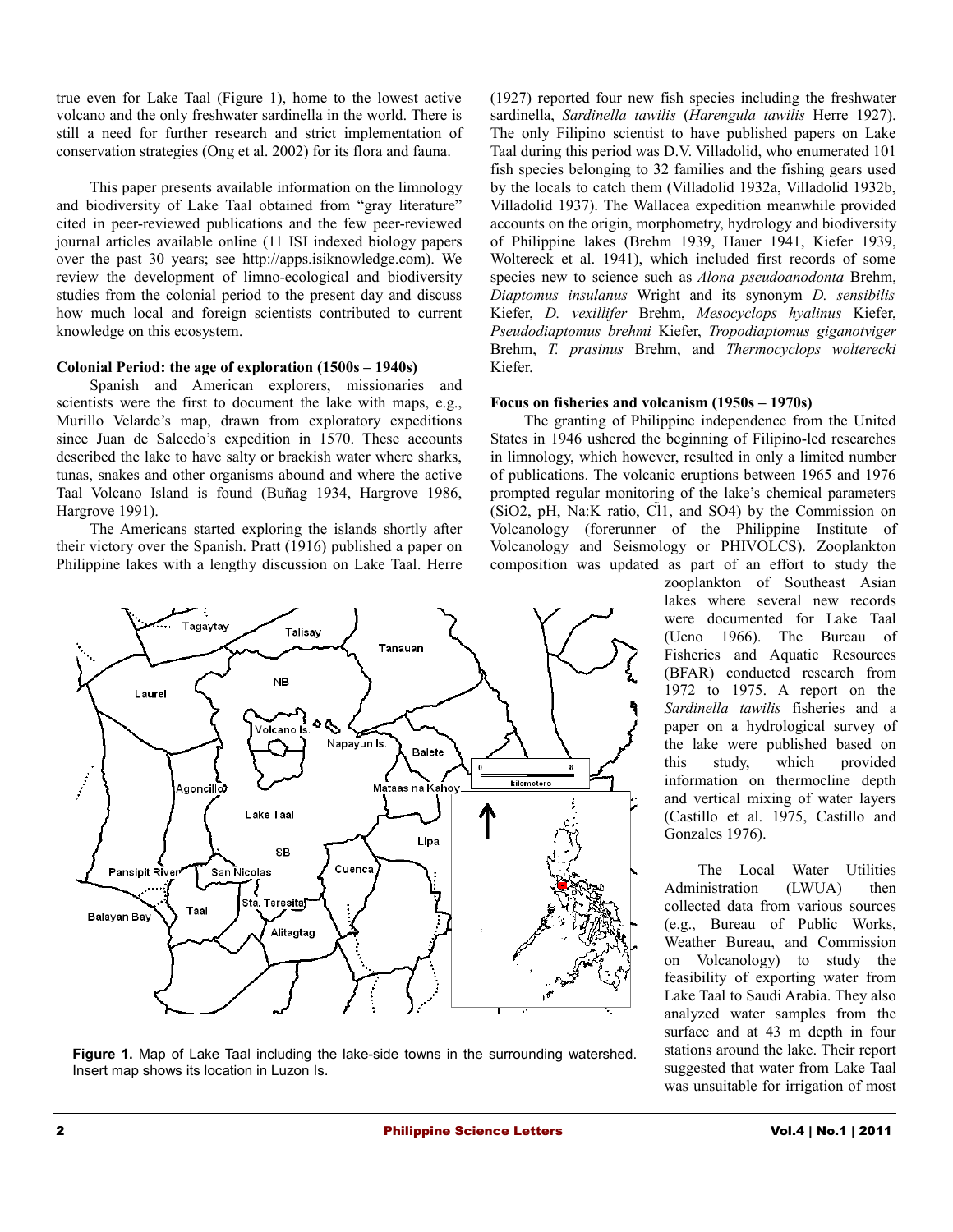crops because it posed a medium alkali and sodium hazard and was deemed below export standards (LWUA 1978).

#### **Limnological surveys in a changing environment (1980s – 1990s)**

Food security for the rapidly increasing Filipino population and the meanwhile improving technologies in breeding of introduced continental species such as the Nile tilapia (*Oreochromis* spp.) made aquaculture a highly potential business investment. An aquaculture pilot project in 1975 (Aypa et al. 2008) in Lake Taal led to further hydrological surveys measuring physical, chemical and biological parameters in the early 1980s to assess the potential of fish cage culture (Aquino and Nielsen 1983). This, together with other studies by BFAR and the Southeast Asian Fisheries Development Center (SEAFDEC) confirmed the suitability of lakes such as Laguna de Bay, Taal, Sampaloc, Buhi and Sebu for aquaculture which would become a lucrative business, notably in Lake Taal, by the 1990s.

Scientific interest on Lake Taal in the 1980s born out of this aquaculture potential shifted to assessing the state of ecosystem health as the unregulated proliferation of fish cage culture began to take its toll. At the beginning, these researches pointed to more ideal conditions in the lake. A project funded by endemic *Hydrophis semperi* was published in 1985 (Watt and Theakston 1985). The book series "Guide to Philippine Flora and Fauna" contained a chapter on freshwater zooplankton where Mamaril Sr. added Lake Taal to the list of localities he sampled in the most comprehensive freshwater zooplankton survey in the country (Mamaril Sr. 1986). Ichthyological studies include an update on the species composition of migratory and littoral fishes (Mercene and Alzona 1990, Pagulayan et al. 1997) while a report published in 1991 discussed several important aspects on the biology of *S. tawilis* (Aypa et al. 1991). In 1998, a new cladoceran species (*Diaphanosoma tropicum*) was described based on samples collected from Lake Taal (Korovchinsky 1998). Other studies on phytoplankton, zoobenthos and aquatic macrophyte species richness and the biology of important fish species have also been conducted from 1995 to 2001. A majority of these have been done by students and faculty from the Institute of Biology of the University of the Philippines in Diliman (IB–UPD) where some have been published or presented (Bleher 1996, Cukingan and Pagulayan 1995-1996, Cukingan and Pagulayan 2001, Lopez et al. 2001, Pagulayan and Espiritu 2001).

By the 1990s the unregulated proliferation of aquaculture prompted the government to establish regulations on lake use

the Philippine Council for Aquatic and Marine Research and Development (PCAMRD) and the University of the Philippines Los Baños (UPLB) studied basic limnological characteristics where the lake was classified as oligotrophic with low primary productivity due to nitrogen limitation in spite of its high phosphorus content. Additional data on physical and chemical characteristics such as thermocline depth, hardness, chloride, pH, conductivity and dissolved oxygen were also presented (UPLBF 1997, Zafaralla 1992a, Zafaralla 1992b, Zafaralla 1995). Other significant findings from this study include the identification of 126 species of phytoplankton from the lake (Zafaralla 1992b, Zafaralla and Orozco 1989).

Other biological studies have also been published during this period. A report on the occurrence of eight positive snakebite victims which included one fatality by the



**Figure 2.** Limno-ecology and Biology papers on Lake Taal (miscellaneous papers include publications by scientists in newsletters or found in conference book of abstracts not classified as proceedings).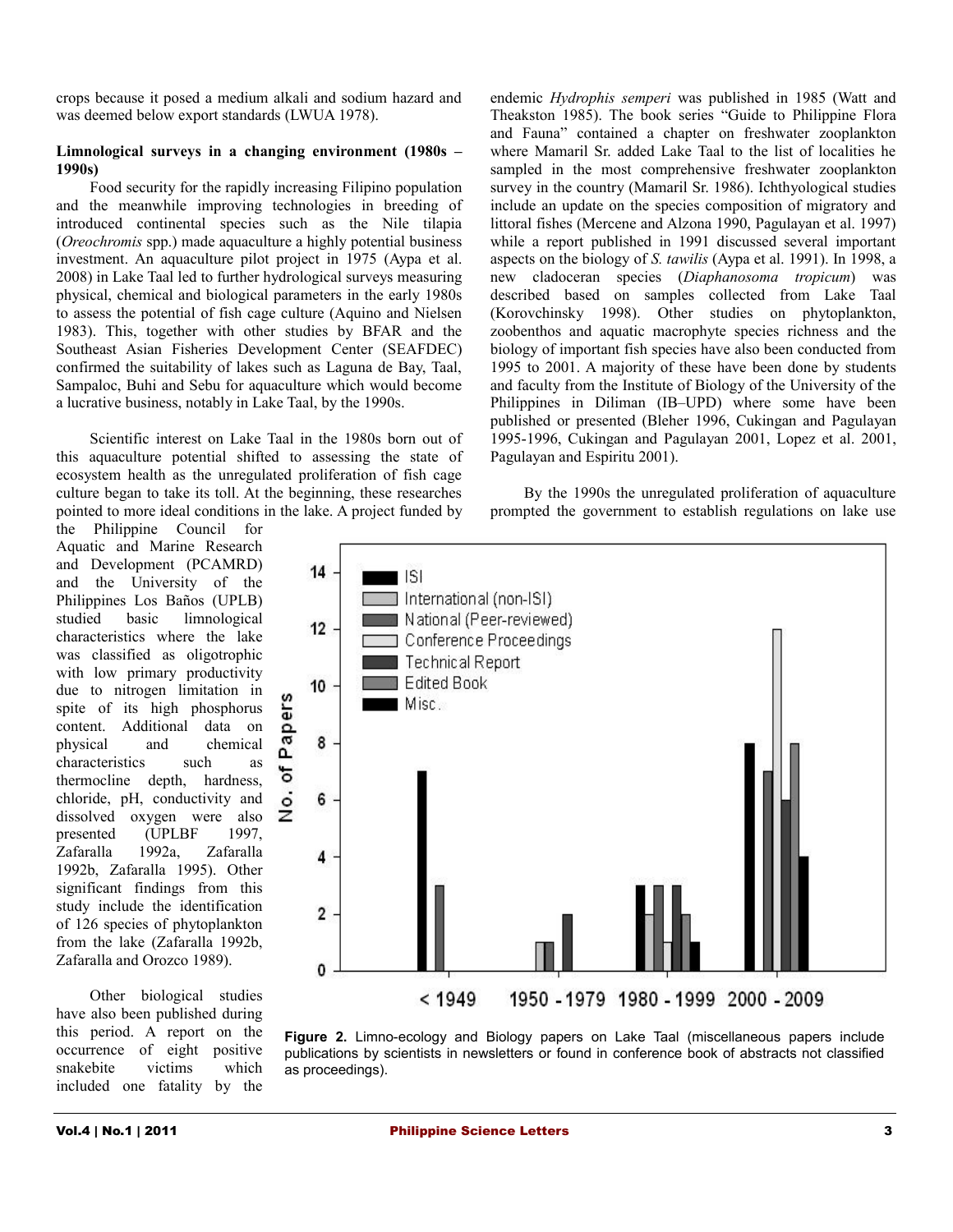and management. The Tagaytay-Taal Integrated Master Plan of the Presidential Commission in 1994 included the creation of a fish sanctuary on the western side of Taal Volcano Island (PCTT 1994). Unfortunately, improper enforcement of this Plan favored the proliferation of fish cages in the sanctuary. Fish cage production concentrated on the northern and western areas of the lake rose from 36% in 1993 to 96% in 1998 (Datinguinoo 2005). Management efforts continued with the inclusion of Lake Taal in the EU-funded FISHSTRAT Project (1998-2003) together with other Asian lakes and reservoirs when scientists and their local counterparts (from IB–UPD and PCAMRD) studied the fisheries, phyto- and zooplankton components of the lake. This project conducted the first hydroacoustic survey in the lake and concluded that *S. tawilis*, inhabiting surface water layers, was the biggest contributor to the Lake's pelagic fish biomass (Frouzova et al. 2008, Schiemer et al. 2008), while copepods comprise the most dominant zooplankton followed by rotifers and cladocerans with three copepod and four cladoceran species inhabiting depths to 80 m (Amarasinghe et al. 2008, Perez et al. 2008). Significant findings on the phytoplankton of the lake include the identification and quantification of 44 phytoplankton species (Rott et al. 2008) including the bloom forming *Ceratium furcoides* and the endemic T*hallasiosira visurgis*. The FISHSTRAT project comprises the largest published compilation of limnological research on Lake Taal to date.

# **Altered state and the need to rehabilitate (2000 – present)**

The 21st Century's first decade saw Lake Taal with fish kills, decline in water quality, and introduction of alien species linked with the under-regulated proliferation of aquaculture. One

of the major findings of the FISHSTRAT Project included the increase in nutrient levels in the Lake which is now categorized as meso- to eutrophic (Perez et al. 2008).

Consequently, this period accounts for the highest number of ISI indexed papers on Lake Taal published by local scientists (Figures 2 and 3). Ramos (2002) published a paper on the origins and geological features of Lake Taal and discussed the presence of underwater craters and thermal vents in several areas of the lake's south basin. Vista et al. (2006) showed how aquaculture (fish cages producing 15,268 metric tons of fish equivalent to 52% of the country's total fish cage production) contributed heavily to nutrient loading to the lake. It highlighted the role of aquaculture in the decline of water quality in the lake due to eutrophication. Three studies on the endemic *Sardinella tawilis* have also been published - Samonte et al. (2000, 2009) suggested the existence of two *S. tawilis* subpopulations in the lake and determined its relationship with marine *Sardinella* while Papa et al. (2008) studied its zooplankton diet and found a preference for calanoid copepods. Other international publications include those of Quilang et al. (2007, 2008) on the comparison of morphometric and meristic characters of silver perch (*Leiopotherapon plumbeus*) populations from Lake Taal, Laguna de Bay and Sampaloc Lake. They found that *L. plumbeus* populations from Lakes Taal and Sampaloc shared more characteristics than the Laguna de Bay population. Meanwhile, a review on freshwater turtle species in the Philippines listed three species inhabiting Lake Taal (Diesmos et al. 2008).



Other significant publications appeared in national journals, proceedings, or terminal reports. The proceedings of a national seminar-workshop on the conservation of Philippine lakes in relation to fisheries and aquaculture impacts included papers on zooplankton, benthos, fish and ectoparasite diversity in the lake (Alcañices et al. 2001, Araullo 2001, Lopez 2001, Lopez et al. 2001, Mamaril Sr. 2001a, Mamaril Sr. 2001b, Mutia 2001). A project funded by the North England Zoological Society and Flora and Fauna International on *Hydrophis semperi* (Taal sea snake) and *S. tawilis* where their biology, exploitation and conservation were discussed has been published as a technical report and a magazine article (Diesmos et al. 2004, Lagda et

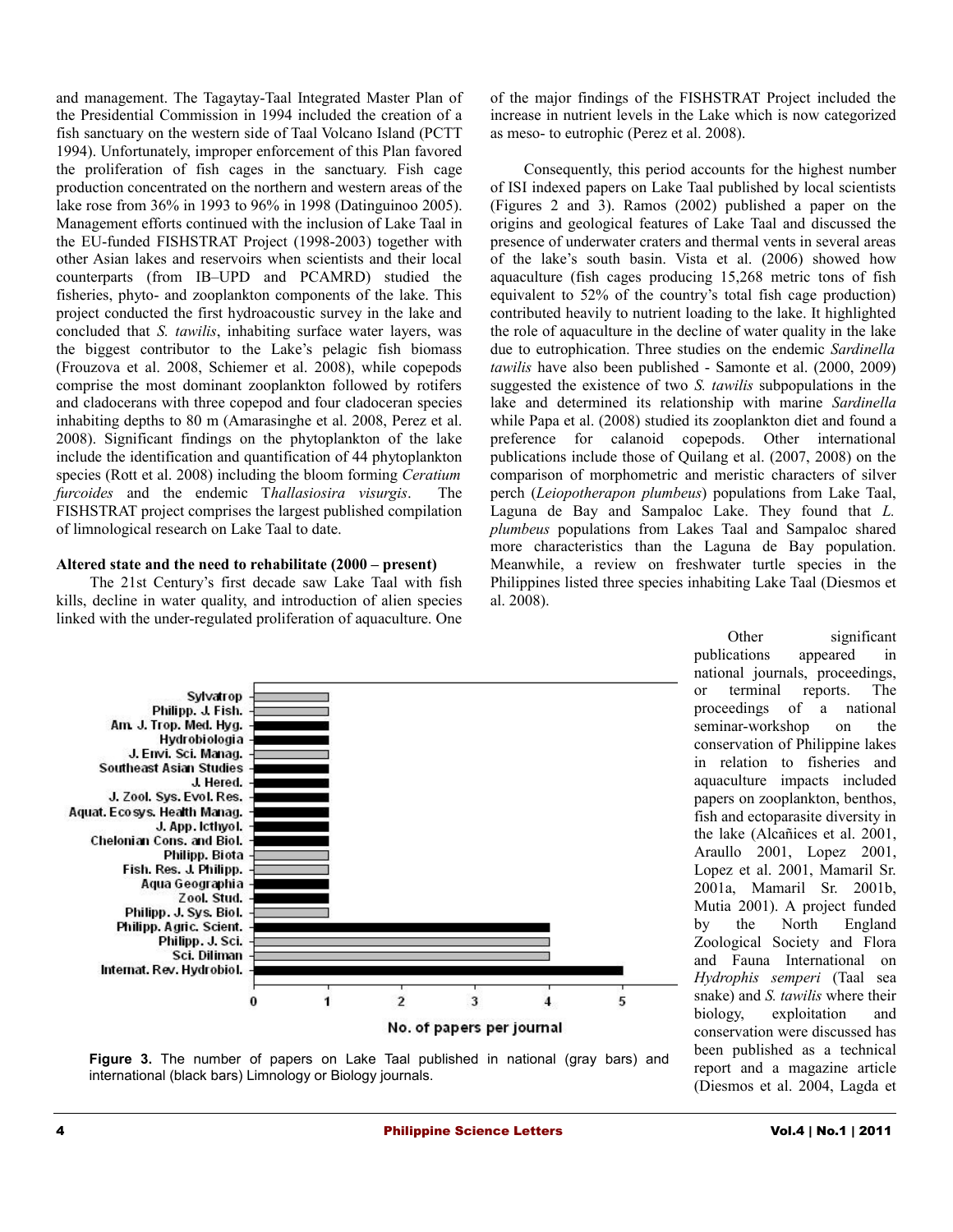al. 2003 ). The ectoparasitic isopod *Corallana grandiventra* which has caused mortality among cage-cultured tilapia has been the subject of several investigations. Initial publications identified the isopod as *Alitropus typus* (Del Mundo et al. 1996, Kawit and Rosana 2002, Lopez 2001, Rosana and Salisi 2000) which was later corrected after thorough morphological and DNA analysis (Adorador et al. 2006). The introduced species *Parachromis managuensis* (Jaguar guapote) has been studied for its potential threat to native fish species (Rosana et al. 2006). From 2007 to 2008, three journal articles and one report were published based on the Akvaplan-niva project on risk assessment of aquaculture areas in the Philippines (2005 – 2006) conducted in Bolinao, Pangasinan and Lake Taal representing marine and freshwater aquaculture sites, respectively. For the first time, physico-chemical data were measured using a CTD probe to develop vertical profiles of dissolved oxygen, pH, temperature, salinity and chlorophyll-a. This project concluded with a recommendation of the adoption of several strategies to minimize the negative effects of aquaculture without sacrificing the rather important aquaculture yields (Legovic et al. 2008, Palerud et al. 2008, White and San Diego-McGlone 2008, White

et al. 2007). A paper on the use of the *Danio rerio* embryo toxicity assay showed increased mortality of *D. rerio* embryos exposed to sediments from fish cage areas in Lake Taal indicating poor sediment conditions (Hallare et al. 2009). The most recent publication on Lake Taal dealt with a sociopsychological study based on the knowledge of Taal residents on *S. tawilis* where its value to local culture and economy was discussed (Siy 2010). Most, if not all of these studies have dealt with the mitigation of problems related to the deterioration of water quality from eutrophication or threats to native flora and fauna such as overfishing, increased fish mortality and the invasion of introduced species.

#### **The way forward**

If we would base scientific progress in terms of number of ISI publications, we can say that very little has been made for limno-ecological and biodiversity studies in Lake Taal (Figure 2). The eight ISI papers from 2000-2009 surpassed the output of the Wallacea expedition by one publication only. Given the technological advancements in limnology as well as the increase in the available resources and literature since the 1930s,

| Year $/s$ | <b>Parameter (units)</b>                  | Value                           | Reference                  | <b>Notes</b>                             |
|-----------|-------------------------------------------|---------------------------------|----------------------------|------------------------------------------|
| 1992      | Trophic State                             | Oligotrophic                    | Zafaralla 1992             |                                          |
| 2008      |                                           | Meso-Eutrophic                  | Perez et al. 2008          |                                          |
| 1974-75   | Temperature $(^{\circ}C)$                 | Min - 26.4 (Feb)                | Castillo and Gonzales 1976 |                                          |
|           |                                           | Max - 31.4 (May)                |                            |                                          |
| 1973-74   |                                           | Mean - 28.74                    |                            |                                          |
| 1974-75   |                                           | Mean - 28.99                    |                            |                                          |
| 1989      |                                           | $Max - 34$                      | Zafaralla et al. 1990      | SW Station (Sep)                         |
| 1981      | Hardness (ppm)                            | $Max-237$                       | PHIVOLCS unpubl.           | Pira-piraso Is. (Sep)                    |
| 1984      |                                           | Min $-6.1$                      |                            | Pira-piraso Is. (Oct)                    |
| 1992      |                                           | 200-300                         | Zafaralla 1992             | Moderate                                 |
|           | Nitrogen                                  | Low                             |                            |                                          |
|           | Choride                                   | High                            |                            |                                          |
|           | Phosphorous                               | high                            |                            |                                          |
| 1975      | pH                                        | $7.5 - 9.0$                     | Castillo et al. 1975       |                                          |
| 1983      |                                           | $8.3 - 9.1$                     | Aquino and Nielsen 1983    |                                          |
| 1990      |                                           | $7.3 - 9.6$                     | Davies et al. 1990         |                                          |
|           |                                           | $5.5 - 8.5$                     | Zafaralla 1990             | two stations in the<br>southwestern bay  |
| 1992      |                                           | 7.43                            | Zafaralla 1992             | generally alkaline                       |
| 1981-90   |                                           | $6.9 - 8.9$                     | PHIVOLCS unpubl.           | neutral to slightly<br>alkaline          |
| 1978      | Conductivity ( $\mu$ S cm <sup>-1</sup> ) | 1850                            | <b>LWUA 1978</b>           |                                          |
| 1990      |                                           | 1000-1400                       | Davies et al. 1990         |                                          |
| 1998      |                                           | 1600-1700                       | Perez et al. 2008          |                                          |
| 1990      | Salinity (‰)                              | $0.5 - 3$                       | Zafaralla et al. 1990      |                                          |
| 1976      | Chlorinity $(\%)$                         | $0.42 - 0.52$                   | Castillo and Gonzales 1976 | generally freshwater                     |
|           |                                           | $0m - 6.38 - 6.49;$             |                            | $(<2.0$ mg L <sup>-1</sup> at 50 m       |
| 1976      | DO (ppm)                                  | $50m - 2$ ;                     | Castillo and Gonzales 1976 | and <1.0 mg $L^{-1}$ at                  |
|           |                                           | $100m - 1$                      |                            | 100 <sub>m</sub>                         |
| 1983      |                                           | $0m - 12$ ; $15m - 1$           | Aquino and Nielsen 1983    | Northern basin -<br>negative heterograde |
|           |                                           | $15-22m - 2.7$ ; ><br>$22m - 3$ |                            |                                          |

**Table 1.** Available data on physico-chemical variables measured in previous limnological surveys in Lake Taal.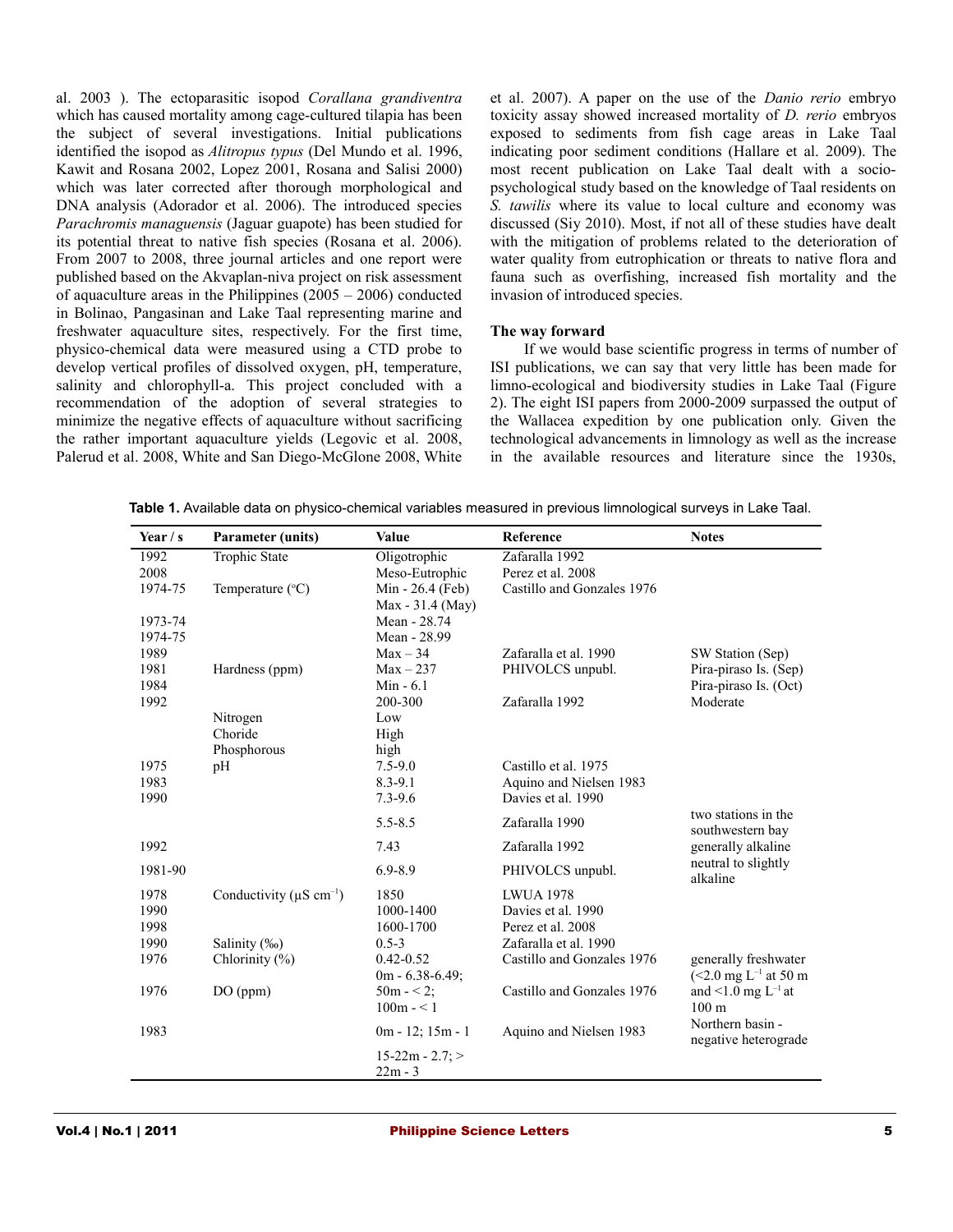**Table 2.** Provisional species list of flora and fauna in Lake Taal

| Phytoplankton <sup>2</sup> (n=45) | Zooplankton <sup>3</sup> (n=39)                                                                                                                                                                                                                                                                                                                                                                                                                                                                                                                                                                                                                                                                                                                                                                                                                                                                                                                                                                                                                                                                                            |
|-----------------------------------|----------------------------------------------------------------------------------------------------------------------------------------------------------------------------------------------------------------------------------------------------------------------------------------------------------------------------------------------------------------------------------------------------------------------------------------------------------------------------------------------------------------------------------------------------------------------------------------------------------------------------------------------------------------------------------------------------------------------------------------------------------------------------------------------------------------------------------------------------------------------------------------------------------------------------------------------------------------------------------------------------------------------------------------------------------------------------------------------------------------------------|
| Actinocyclus normani              | Biapertura pseudoverrucosa                                                                                                                                                                                                                                                                                                                                                                                                                                                                                                                                                                                                                                                                                                                                                                                                                                                                                                                                                                                                                                                                                                 |
|                                   | Bosmina fatalis                                                                                                                                                                                                                                                                                                                                                                                                                                                                                                                                                                                                                                                                                                                                                                                                                                                                                                                                                                                                                                                                                                            |
|                                   | Bosmina longirostris                                                                                                                                                                                                                                                                                                                                                                                                                                                                                                                                                                                                                                                                                                                                                                                                                                                                                                                                                                                                                                                                                                       |
|                                   | Brachionus angularis                                                                                                                                                                                                                                                                                                                                                                                                                                                                                                                                                                                                                                                                                                                                                                                                                                                                                                                                                                                                                                                                                                       |
|                                   | <b>Brachionus</b> calyciflorus                                                                                                                                                                                                                                                                                                                                                                                                                                                                                                                                                                                                                                                                                                                                                                                                                                                                                                                                                                                                                                                                                             |
|                                   | Brachionus diversicornis                                                                                                                                                                                                                                                                                                                                                                                                                                                                                                                                                                                                                                                                                                                                                                                                                                                                                                                                                                                                                                                                                                   |
|                                   | <b>Brachionus</b> falcatus                                                                                                                                                                                                                                                                                                                                                                                                                                                                                                                                                                                                                                                                                                                                                                                                                                                                                                                                                                                                                                                                                                 |
|                                   | Brachionus forficula                                                                                                                                                                                                                                                                                                                                                                                                                                                                                                                                                                                                                                                                                                                                                                                                                                                                                                                                                                                                                                                                                                       |
|                                   | Brachionus havanaensis                                                                                                                                                                                                                                                                                                                                                                                                                                                                                                                                                                                                                                                                                                                                                                                                                                                                                                                                                                                                                                                                                                     |
|                                   | <b>Brachionus</b> plicatilis                                                                                                                                                                                                                                                                                                                                                                                                                                                                                                                                                                                                                                                                                                                                                                                                                                                                                                                                                                                                                                                                                               |
|                                   | Brachionus quadridentatus                                                                                                                                                                                                                                                                                                                                                                                                                                                                                                                                                                                                                                                                                                                                                                                                                                                                                                                                                                                                                                                                                                  |
|                                   | Brachionus urceolaris                                                                                                                                                                                                                                                                                                                                                                                                                                                                                                                                                                                                                                                                                                                                                                                                                                                                                                                                                                                                                                                                                                      |
|                                   | Ceriodaphnia cornuta                                                                                                                                                                                                                                                                                                                                                                                                                                                                                                                                                                                                                                                                                                                                                                                                                                                                                                                                                                                                                                                                                                       |
|                                   | Chydorus barroisi                                                                                                                                                                                                                                                                                                                                                                                                                                                                                                                                                                                                                                                                                                                                                                                                                                                                                                                                                                                                                                                                                                          |
|                                   | Chydorus ventricosus                                                                                                                                                                                                                                                                                                                                                                                                                                                                                                                                                                                                                                                                                                                                                                                                                                                                                                                                                                                                                                                                                                       |
|                                   | Diaphanosoma sarsi                                                                                                                                                                                                                                                                                                                                                                                                                                                                                                                                                                                                                                                                                                                                                                                                                                                                                                                                                                                                                                                                                                         |
|                                   | Dunhevedia crassa                                                                                                                                                                                                                                                                                                                                                                                                                                                                                                                                                                                                                                                                                                                                                                                                                                                                                                                                                                                                                                                                                                          |
|                                   | Ectocyclops pharelatus                                                                                                                                                                                                                                                                                                                                                                                                                                                                                                                                                                                                                                                                                                                                                                                                                                                                                                                                                                                                                                                                                                     |
|                                   | Eucyclops serrulatus                                                                                                                                                                                                                                                                                                                                                                                                                                                                                                                                                                                                                                                                                                                                                                                                                                                                                                                                                                                                                                                                                                       |
|                                   | Hexarthra fennica                                                                                                                                                                                                                                                                                                                                                                                                                                                                                                                                                                                                                                                                                                                                                                                                                                                                                                                                                                                                                                                                                                          |
|                                   | Hexarthra intermedia                                                                                                                                                                                                                                                                                                                                                                                                                                                                                                                                                                                                                                                                                                                                                                                                                                                                                                                                                                                                                                                                                                       |
|                                   | Ilyocryptus spinifer                                                                                                                                                                                                                                                                                                                                                                                                                                                                                                                                                                                                                                                                                                                                                                                                                                                                                                                                                                                                                                                                                                       |
|                                   | Keratella procurva                                                                                                                                                                                                                                                                                                                                                                                                                                                                                                                                                                                                                                                                                                                                                                                                                                                                                                                                                                                                                                                                                                         |
|                                   | Keratella tropica                                                                                                                                                                                                                                                                                                                                                                                                                                                                                                                                                                                                                                                                                                                                                                                                                                                                                                                                                                                                                                                                                                          |
|                                   | Keratella valga valga                                                                                                                                                                                                                                                                                                                                                                                                                                                                                                                                                                                                                                                                                                                                                                                                                                                                                                                                                                                                                                                                                                      |
|                                   | Latinopsis australis                                                                                                                                                                                                                                                                                                                                                                                                                                                                                                                                                                                                                                                                                                                                                                                                                                                                                                                                                                                                                                                                                                       |
|                                   | Lecane luna                                                                                                                                                                                                                                                                                                                                                                                                                                                                                                                                                                                                                                                                                                                                                                                                                                                                                                                                                                                                                                                                                                                |
|                                   | Lecane patella                                                                                                                                                                                                                                                                                                                                                                                                                                                                                                                                                                                                                                                                                                                                                                                                                                                                                                                                                                                                                                                                                                             |
|                                   | Lecane ungulate                                                                                                                                                                                                                                                                                                                                                                                                                                                                                                                                                                                                                                                                                                                                                                                                                                                                                                                                                                                                                                                                                                            |
|                                   | Mesocyclops cf. thermocyclopoides                                                                                                                                                                                                                                                                                                                                                                                                                                                                                                                                                                                                                                                                                                                                                                                                                                                                                                                                                                                                                                                                                          |
|                                   | Mesocyclops leuckarti                                                                                                                                                                                                                                                                                                                                                                                                                                                                                                                                                                                                                                                                                                                                                                                                                                                                                                                                                                                                                                                                                                      |
|                                   | Microcyclops varicans                                                                                                                                                                                                                                                                                                                                                                                                                                                                                                                                                                                                                                                                                                                                                                                                                                                                                                                                                                                                                                                                                                      |
|                                   | Moinodaphnia macleayi                                                                                                                                                                                                                                                                                                                                                                                                                                                                                                                                                                                                                                                                                                                                                                                                                                                                                                                                                                                                                                                                                                      |
|                                   |                                                                                                                                                                                                                                                                                                                                                                                                                                                                                                                                                                                                                                                                                                                                                                                                                                                                                                                                                                                                                                                                                                                            |
|                                   | Pompholyx complanata                                                                                                                                                                                                                                                                                                                                                                                                                                                                                                                                                                                                                                                                                                                                                                                                                                                                                                                                                                                                                                                                                                       |
|                                   | Simocephalus vetulus                                                                                                                                                                                                                                                                                                                                                                                                                                                                                                                                                                                                                                                                                                                                                                                                                                                                                                                                                                                                                                                                                                       |
|                                   | Testudinella patina                                                                                                                                                                                                                                                                                                                                                                                                                                                                                                                                                                                                                                                                                                                                                                                                                                                                                                                                                                                                                                                                                                        |
|                                   | Thermocyclops crassus                                                                                                                                                                                                                                                                                                                                                                                                                                                                                                                                                                                                                                                                                                                                                                                                                                                                                                                                                                                                                                                                                                      |
|                                   | Trichocerca dixon-nuttali                                                                                                                                                                                                                                                                                                                                                                                                                                                                                                                                                                                                                                                                                                                                                                                                                                                                                                                                                                                                                                                                                                  |
|                                   | Tripleuchlanis plicata                                                                                                                                                                                                                                                                                                                                                                                                                                                                                                                                                                                                                                                                                                                                                                                                                                                                                                                                                                                                                                                                                                     |
|                                   |                                                                                                                                                                                                                                                                                                                                                                                                                                                                                                                                                                                                                                                                                                                                                                                                                                                                                                                                                                                                                                                                                                                            |
|                                   |                                                                                                                                                                                                                                                                                                                                                                                                                                                                                                                                                                                                                                                                                                                                                                                                                                                                                                                                                                                                                                                                                                                            |
|                                   |                                                                                                                                                                                                                                                                                                                                                                                                                                                                                                                                                                                                                                                                                                                                                                                                                                                                                                                                                                                                                                                                                                                            |
|                                   |                                                                                                                                                                                                                                                                                                                                                                                                                                                                                                                                                                                                                                                                                                                                                                                                                                                                                                                                                                                                                                                                                                                            |
|                                   |                                                                                                                                                                                                                                                                                                                                                                                                                                                                                                                                                                                                                                                                                                                                                                                                                                                                                                                                                                                                                                                                                                                            |
|                                   |                                                                                                                                                                                                                                                                                                                                                                                                                                                                                                                                                                                                                                                                                                                                                                                                                                                                                                                                                                                                                                                                                                                            |
|                                   |                                                                                                                                                                                                                                                                                                                                                                                                                                                                                                                                                                                                                                                                                                                                                                                                                                                                                                                                                                                                                                                                                                                            |
|                                   |                                                                                                                                                                                                                                                                                                                                                                                                                                                                                                                                                                                                                                                                                                                                                                                                                                                                                                                                                                                                                                                                                                                            |
|                                   |                                                                                                                                                                                                                                                                                                                                                                                                                                                                                                                                                                                                                                                                                                                                                                                                                                                                                                                                                                                                                                                                                                                            |
|                                   |                                                                                                                                                                                                                                                                                                                                                                                                                                                                                                                                                                                                                                                                                                                                                                                                                                                                                                                                                                                                                                                                                                                            |
|                                   |                                                                                                                                                                                                                                                                                                                                                                                                                                                                                                                                                                                                                                                                                                                                                                                                                                                                                                                                                                                                                                                                                                                            |
|                                   |                                                                                                                                                                                                                                                                                                                                                                                                                                                                                                                                                                                                                                                                                                                                                                                                                                                                                                                                                                                                                                                                                                                            |
|                                   |                                                                                                                                                                                                                                                                                                                                                                                                                                                                                                                                                                                                                                                                                                                                                                                                                                                                                                                                                                                                                                                                                                                            |
|                                   |                                                                                                                                                                                                                                                                                                                                                                                                                                                                                                                                                                                                                                                                                                                                                                                                                                                                                                                                                                                                                                                                                                                            |
|                                   |                                                                                                                                                                                                                                                                                                                                                                                                                                                                                                                                                                                                                                                                                                                                                                                                                                                                                                                                                                                                                                                                                                                            |
|                                   |                                                                                                                                                                                                                                                                                                                                                                                                                                                                                                                                                                                                                                                                                                                                                                                                                                                                                                                                                                                                                                                                                                                            |
|                                   |                                                                                                                                                                                                                                                                                                                                                                                                                                                                                                                                                                                                                                                                                                                                                                                                                                                                                                                                                                                                                                                                                                                            |
|                                   |                                                                                                                                                                                                                                                                                                                                                                                                                                                                                                                                                                                                                                                                                                                                                                                                                                                                                                                                                                                                                                                                                                                            |
|                                   |                                                                                                                                                                                                                                                                                                                                                                                                                                                                                                                                                                                                                                                                                                                                                                                                                                                                                                                                                                                                                                                                                                                            |
|                                   |                                                                                                                                                                                                                                                                                                                                                                                                                                                                                                                                                                                                                                                                                                                                                                                                                                                                                                                                                                                                                                                                                                                            |
|                                   |                                                                                                                                                                                                                                                                                                                                                                                                                                                                                                                                                                                                                                                                                                                                                                                                                                                                                                                                                                                                                                                                                                                            |
|                                   |                                                                                                                                                                                                                                                                                                                                                                                                                                                                                                                                                                                                                                                                                                                                                                                                                                                                                                                                                                                                                                                                                                                            |
|                                   |                                                                                                                                                                                                                                                                                                                                                                                                                                                                                                                                                                                                                                                                                                                                                                                                                                                                                                                                                                                                                                                                                                                            |
|                                   | Aphanothece minutissima<br>Carteria sp.<br>Ceratium furcoides<br>Chlamydomonas sp.<br>Chroococcus disperses<br>Closterium acutum var. variabile<br>Coelastrum indicum<br>Coenococcus cf. fotti<br>Cosmarium cf. regnelli<br>Cosmarium depressum<br>Crucigeniella pulchra<br>Crucigeniella saguei<br>Cryptomonas marssoni<br>Cyanodictyon imperfectum<br>Cyanothece sp.<br>Cyclotella cf. comensis<br>Cyclotella cf. meneghiniana<br>Cylindrospermopsis raciborski<br>Dictyosphaerium tetrachotomum var fallax<br>Elakatothrix acuta<br>Eucapsis parallelepipedon<br>Eudorina sp.<br>Golenkinia radiate<br>Kirchneriella sp.<br>Lagerheimia citriformis<br>Merismopedia punctata<br>Monoraphidium contortum<br>Mougeotia sp.<br>Oocystis marsoni<br>Oscillatoria sp.<br>Pediastrum tetras<br>Planktolyngbya limnetica<br>Rhodomonas minuta<br>Rhodomonas sp.<br>Scenedesmus communis<br>Scenedesmus spinosus<br>Selenodictyum brasiliense<br>Sphaerodinium sp.<br>Staurastrum pingue<br>Tetraedron regulare<br>Tetrastrum staurogeniaeforme<br>Tetrastrum triangulare<br>Thallasiosira visurgis<br>Thallasiosira weissflogi |

scientific output remains extremely low. However, if we add the number of papers that have come out in other publication types as well as the authors' affiliations, we can say that there have been more local scientists interested in studying the lake, albeit, their lack of output in mainstream literature curtails proper recognition by the international scientific community. The number of publications in international (19) and national (14) journals would seem to indicate better efforts to internationalize Lake Taal research (Figure 3). However, most of the international publications have been authored by foreign scientists; this includes papers that have appeared in reputable limnology journals such as the International Review of Hydrobiology and Hydrobiologia which have only discussed Lake Taal in passing. No ecosystem-wide studies on the lake may be found in international journals and only those that have focused on individual species (*S. tawilis and L. plumbeus*) have been published by Filipino scientists in the Journal of Heredity, Journal of Applied Ichthyology and Zoological Studies.

The progress of scientific research in Lake Taal plotted in Figure 2 shows that biodiversity studies focused on enumeration of different fish, phytoplankton and zooplankton species where some have data on abundance, biomass and distribution. The utilization of diversity indices and sampling regimes that may be considered representative of the entire lake or its watershed is yet to be conducted. Updates on the status of important species such as *H. semperi, S. tawilis and C. ignobilis* are lacking, more so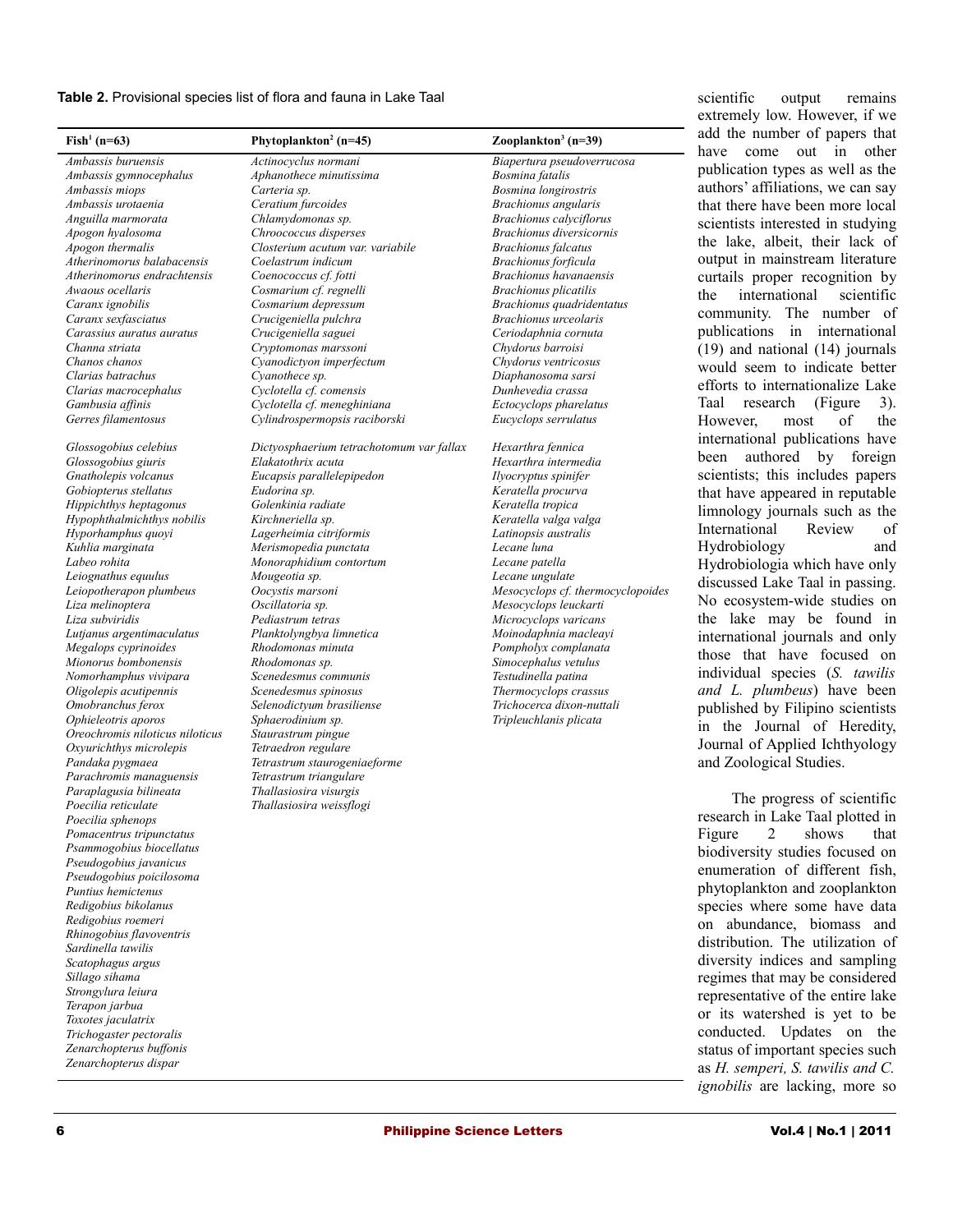#### **Table 2.** continued.

| Other Invertebrates <sup>4</sup> ( $n = 13$ ) | Aquatic Macrophytes <sup>5</sup> ( $n=5$ ) | Reptiles $6(n=4)$   |
|-----------------------------------------------|--------------------------------------------|---------------------|
| Ampullaria luzonica                           | Eichhornia crassipes                       | Chrysemys picta     |
| Ciridinia gracilostris                        | Hydrilla verticellata                      | Hydrophis semperi   |
| Corallana grandiventra                        | Paspalum sp.                               | Pelodiscus sinensis |
| Corbicula manilensis                          | Potamogeton blognus                        | Trachemys scripta   |
| Macrobrachium sp.                             | Vallisneria gigantean                      |                     |
| Melania blatta                                |                                            |                     |
| Melanoides costellaris                        |                                            |                     |
| Parathelpussa sp.                             |                                            |                     |
| Radix auricularia                             |                                            |                     |
| Solottelina elongate                          |                                            |                     |
| Spongilla carterii                            |                                            |                     |
| Terebia granifera                             |                                            |                     |
| Vivipara angularis                            |                                            |                     |
|                                               |                                            |                     |

#### References:

| <sup>1</sup> FISHBASE - Froese and Pauly 2010 |  |  |  |
|-----------------------------------------------|--|--|--|
|-----------------------------------------------|--|--|--|

<sup>2</sup>Rott et al*.* 2008

3 Ueno 1966; Mamaril 2001

<sup>4</sup>Perez et al*.* 2008

<sup>5</sup>Cukingan and Pagulayan, 1996; Lopez et al*.* 2001; Adorador et al. 2006; Perez et al. 2008

6 Diesmos et al*.*, 2004; Diesmos et al*.*, 2008

with other taxa that are not considered economically important or threatened. Physical and chemical data on the lake are still limited. The lack of readily available and easy to use sampling equipment that utilizes current technology has hampered regular monitoring. Many of these variables have been measured for surface waters only (Zafaralla, pers. comm.). Given the depth of Lake Taal, these measurements would be inadequate for a comprehensive analysis of limnological conditions. Most researchers also rely heavily on local fishing boats for sample collections; these outrigger boats are not capable of withstanding the unpredictable wind and high waves in some portions of the lake. Internationally-funded research such as FISHSTRAT and Akvaplan-niva were able to compile the most comprehensive data because of adequate resources. However, since these projects have ended, none of the local institutions have sufficient funds or equipment to conduct regular follow-ups.

The year 2009 saw the implementation of the new Taal Volcano Protected Landscape Management Plan (TVPLMP) which calls for a more comprehensive zoning of the lake, including the designation of a new fish sanctuary, more defined areas where fish cages may be allowed and stricter enforcement of laws pertaining to zoning, use of proper fish net size and gear and watershed management (TVPL-PAMB 2009). This was a response to the growing clamor to rehabilitate the lake for the benefit of all stakeholders. The TVPLMP was based on past researches, consultations with scientists, stakeholders and recommendations by policy makers and consultancy groups. An immediate concern from the scientific standpoint however, is a need to re-assess the status of the entire ecosystem. Updating the inventory of fish fauna and detecting threats to fish abundance and diversity are needed. In-depth taxonomic studies based on

recent literature while using novel techniques may also yield interesting results among common and inconspicuous species. This is because the unique limnological features of Lake Taal may have influenced behavior, reproduction and over-all ecology that have not yet been investigated.

The information presented in this paper has only unearthed limited knowledge needed to completely understand Lake Taal. Since the available data were not part of a routine limnological survey, this would not be very useful for long-term time-series data analysis. Regular monitoring may unravel the extent of aquaculture impact, introduction of invasive

species, parasitism and fish disease. The benefits of weekly or bi-monthly routine sampling of physical, chemical and biological parameters may not be immediate, but were proven useful in monitoring other lakes for anthropogenic and climate impacts (Adrian et al. 2009). Immediate implementation would ensure that in 20 years, scientists will be able to answer more questions on the limnology of the lake and its response to past and present conditions. Sound scientific knowledge would prevent speculative generalizations on the characteristics of the lake. Publication of results in peer-reviewed journals is also encouraged among researchers. Although the last decade has seen the most number of ISI publications on Lake Taal since the Wallacea Expedition, output from local scientists can still be improved. We need a change in attitude especially among those who do not publish their research findings on Lake Taal and other Philippine lakes.

Lake Taal may be considered as part of the minority of lakes since in terms of origin and location, tropical volcanic lakes only comprise 1% of the total number of lakes worldwide (Lewis Jr. 2000). Thus, studying Lake Taal (as well as other Philippine lakes and lakes of similar origin) is important since the knowledge which can be gained from these ecosystems will contribute to a better understanding of lakes from this part of the world. Freshwater fishery is a prime source of food for inland communities in the Philippines as well as its neighboring countries. Knowledge on the status and needs for protecting these ecosystems from misuse and degradation may help ensure the survival of the people who depend on it. We need a revival of limnology in the Philippines since the very survival of lakes and the communities that depend on them rely on policies generated by a scientific approach to studying lakes.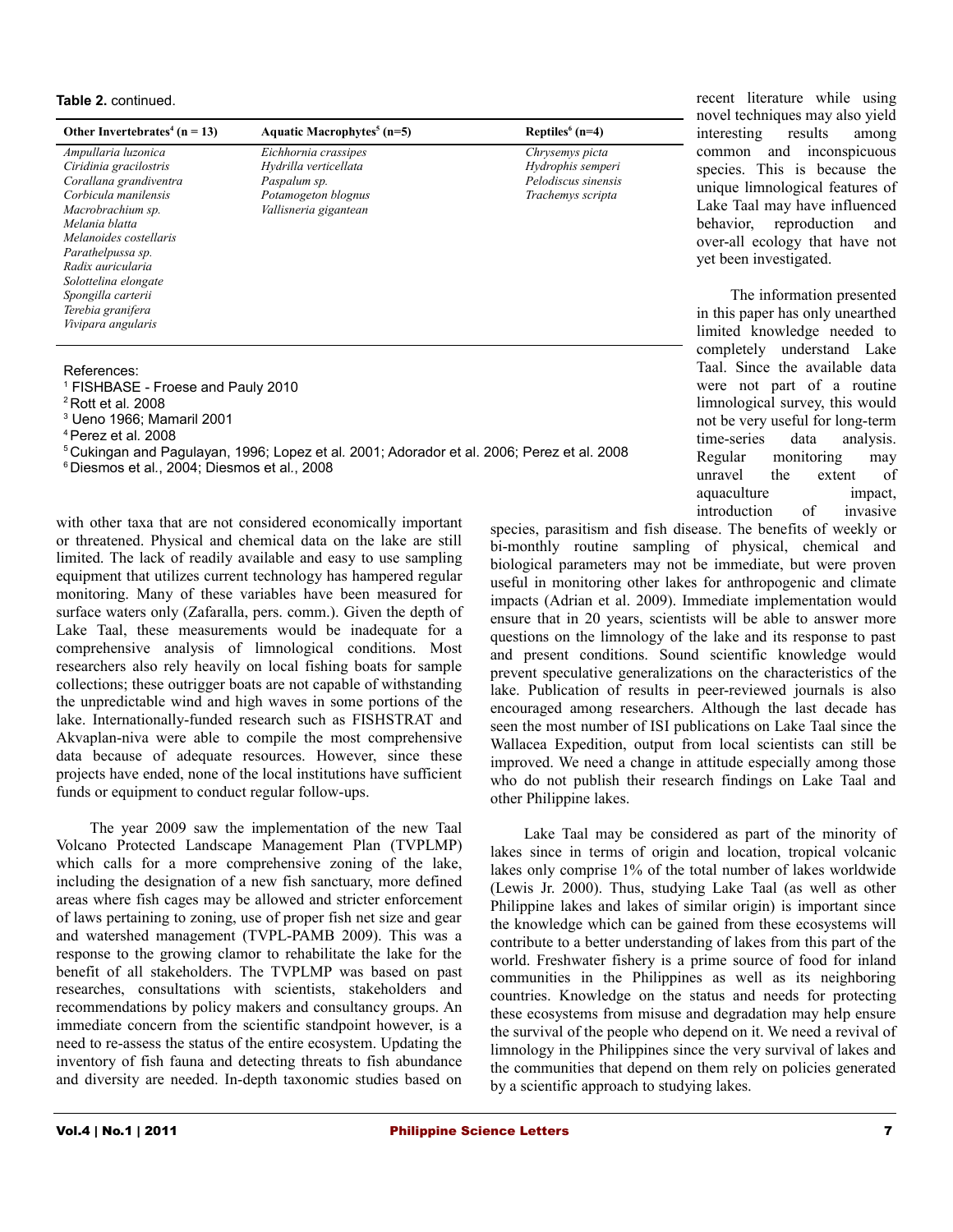#### **ACKNOWLEDGEMENT**

The first author would like to thank the German Academic Exchange Service (DAAD), Tonolli Fund of the International Society of Limnology (SIL), the Commission on Higher Education (CHED) and the University of Santo Tomas (UST) for funding support.

# **CONTRIBUTION OF INDIVIDUAL AUTHORS**

Both authors contributed equally to the development of the concept, gathered literature and wrote several versions of the manuscript.

#### **CONFLICT OF INTEREST:**

None

# **REFERENCES**

- Adorador VC, Bernardo MA, Gonzales JLL, Lam AC, Malijan FAM, Papa RDS, Castillo JR. Morphological and DNA size-based differences among *Corallana* spp. In *Oreochromis* sp. Found in open waters and fish cages in Taal Lake. Philipp Biota 2006; 39:5-11.
- Adrian R, O'Reilly CM, Zagarese H, Baines SB, Hessen DO, Keller W, Livingstone DM, Sommaruga R, Straile D, Van Donk E. Lakes as sentinels of climate change. Limnol Oceanogr 2009; 54:2283-2297.
- Alcañices MM, Pagulayan RC, Mamaril Sr. AC. Impact assessment of cage culture in lake Taal, Philippines. In: Santiago CB, Cuvin-Aralar ML, Basiao ZU, eds. Conservation and ecological management of Philippine lakes in relation to fisheries and aquaculture Quezon City: SEAFDEC; PCAMRD and BFAR, Philippines, 2001:153.
- Amarasinghe PB, Ariyarantne MG, Chitapalapong T, Vijverberg J. Production, biomass and productivity of copepods and cladocerans in tropical Asian water bodies and the carrying capacity for zooplanktivorous fish. In: Schiemer F, Simon D, Amarasinghe US, Moreau J, eds. Aquatic ecosystems and development: Comparative Asian perspectives. Biology of inland waters series Leiden, The Netherlands: Backhuys Publishers 2008:173-194.
- Aquino LV, Nielsen BH. Limnological survey of some lakes in Luzon island, Philippines for pen and cage culture potentials. Binangonan, Rizal: SEAFDEC. 1983:65.
- Araullo DB. Aquaculture practices and their impact on Philippine lakes. In: Santiago CB, Cuvin-Aralar ML, Basiao ZU, eds. Conservation and ecological management of Philippine lakes in relation to fisheries and aquaculture. Quezon City: SEAFDEC; PCAMRD and BFAR, Philippines 2001:25-28.
- Aypa S, Galicia A, Lapasaran ES. A contribution to the biology of *Harengula tawilis* in Taal Lake, Batangas. Quezon City, The Philippines: Bureau of Fisheries and Aquatic Resources Completion Report to the Department of

Agriculture, Bureau of Agricultural Research. 1991:31.

- Aypa SM, Ingthamjitr S, Amarasinghe US, Simon D, de Jesus C. Fish cage culture in Asian lakes and reservoirs: Potentials and constraints In: Schiemer F, Simon D, Amarasinghe US, Moreau J, eds. Aquatic ecosystems and development: Comparative Asian perspectives. Biology of inland waters series. Leiden, The Netherlands: Backhuys Publishers, 2008:305-338.
- Bleher H. Bombon Aqua Geographia 1996; 12:6-34.
- Brehm V. Die Cladoceren der Wallacea-Expedition. Int Revue ges Hydrobiol Hydrogr 1939; 38:99-124.
- Buñag DM. A supplement to our knowledge of two Philippine lakes. Int Revue ges Hydrobiol Hydrogr 1934; 31:432-435.
- Castillo BB, Gonzales CL. Hydrology of Taal Lake. Fish Res J Philipp 1976; 1:62-75.
- Castillo BB, Castillo AS, Gonzales CL. 1975. Tawilis fishery resources investigation of Taal Lake Pages 75-98. Philippine Council for Agriculture and Resources Research Fisheries Forum. Los Baños, Laguna, Philippines: Philippine Council for Agriculture and Resources Research.
- Cukingan AJ, Pagulayan RC. Anatomy of the digestive system of *Radix* sp. (bassomatophora: Lymneidae) from Lake Taal, Batangas. Sci Diliman 1995-1996; 7&8:48-52.
- Cukingan AJ, Pagulayan RC. 2001. The freshwater snail *Radix auricularia* (bassomatophora: Lymnaeidae) from Lake Taal II: Taxonomic insights from the digestive tract morphology (abstract only). Pages 39. BIOTA Philippines 36th Annual Convention and Scientific Sessions.
- Datinguinoo JLH. 2005. Awareness of the potential threats to the biodiversity of Taal Lake, Philippines. . Pages 68-69. CBD Technical Series No. 17: Working together for biodiversity: Regional and international initiatives contributing to achieving and measuring progress towards the 2010 target
- Davies J, Magsalay PM, Rigor R, Magpalo A, Gonzales H. A directory of Philippine wetlands. Cebu, Philippines: AWBPFI/HF, 1990.
- Del Mundo RC, Albaladejo JD, De Vera AC. 1996. AAHRI Newsletter p. 1-3.
- Diesmos AC, Lagda MC, Tresnado NF, Brown RM. 2004. The snake from Taal Haring Ibon
- Diesmos AC, Brown RM, Alcala AC, Sison RV. Status and distribution of nonmarine turtles of the Philippines. Chelonian Conservation and Biology 2008; 7:157-177.
- Frouzova J, Kubecka J, Prchalova M, Drastik V. Use of hydroacoustics in tropical freshwater ecology - a pilot study of reservoirs and lakes in tropical Asia. In: Schiemer F, Simon D, Amarasinghe US, Moreau J, eds. Aquatic ecosystems and development: Comparative Asian perspectives. Biology of inland waters series. Leiden, The Netherlands Backhuys Publishers, 2008:195-202.
- Guerrero III RD. Sustainable development of Philippine lake resources: An agenda for research and development. In: Santiago CB, Cuvin-Aralar ML, Basiao ZU, eds. Conservation and ecological management of Philippine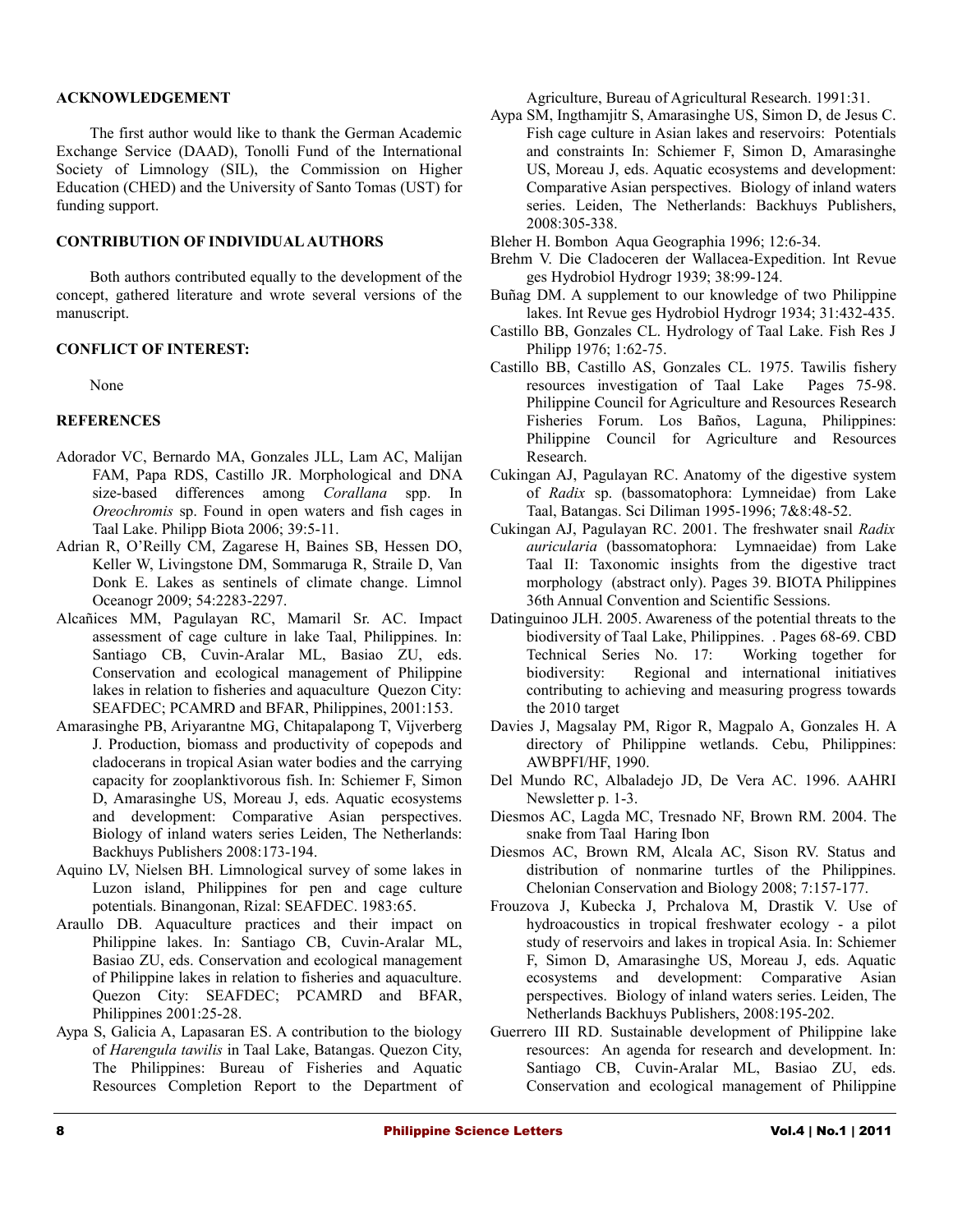lakes in relation to fisheries and aquaculture Quezon City: SEAFDEC; PCAMRD and BFAR, Philippines, 2001:19-23.

- Hallare AV, Factor PA, Santos EK, Hollert H. Assessing the impact of fish cage culture on Taal Lake (Philippines) water and sediment quality using the zebrafish embryo assay. Philipp J Sci 2009; 138:91-104.
- Hargrove TB. Submerged Spanish era towns in Lake Taal, philippines: An underwater and archival investigation of a legend. . Int J Naut Archaeol Underwat Explor 1986; 15:323-337.
- Hargrove TB. The mysteries of Taal. A Philippine volcano and lake, her sea life and lost towns. Manila: Bookmark, 1991.
- Hauer J. Rotatorien aus dem Zwischengebiet Wallacea Int Revue ges Hydrobiol Hydrogr 1941; 41:177-203.
- Herre AW. Four new fishes from Lake Taal (bombon). Philipp J Sci 1927; 34: 273-279.
- Kawit N, Rosana R. Isopod infestation of freshwater fishes in Taal Lake BFAR Inland Fisheries Research Station 2002:10.
- Kiefer F. Die Yon der Wallacea-Expedition gesarnmelten Arten der Gattung Thermocyclops Kiefer Int Revue ges Hydrobiol Hydrogr 1939; 39: 54-74.
- Korovchinsky NM. Revision of the *Diaphanosoma modigliani– Diaphanosoma dubium* species group (crustacea: Ctenopoda: Sididae), with description of a new species from tropical Asia. Hydrobiologia 1998; 361: 113-124.
- Lagda M, Tresnado N, Diesmos AC. Biology, exploitation and conservation assessments of endemic vertebrate species in Lake Taal, Luzon island, Philippines. North England Zoological Society and Fauna and Flora International. 2003 50.
- Legovic T, Palerud R, Christensen G, White P, Regpala R. A model to estimate aquaculture carrying capacity in three areas of the Philippines Sci Diliman 2008; 20:31-40.
- Lewis Jr. WM. Basis for the protection and management of tropical lakes Lakes and Reservoirs: Research and Management 2000; 5:35-48.
- Lopez NC. Parasitic crustaceans in fishes from some Philippine lakes In: Santiago CB, Cuvin-Aralar ML, Basiao ZU, eds. Conservation and ecological management of Philippine lakes in relation to fisheries and aquaculture Quezon City: SEAFDEC; PCAMRD and BFAR, Philippines, 2001:75-79
- Lopez NC, Javier SN, Mamaril Sr. AC. Some limnological features of the northern shore areas of volcano island, Lake Taal In: Santiago CB, Cuvin-Aralar ML, Basiao ZU, eds. Conservation and ecological management of Philippine lakes in relation to fisheries and aquaculture. Quezon City: SEAFDEC; PCAMRD and BFAR, Philippines, 2001:156.
- LWUA. Pre-feasibility study. Utilization of Taal Lake and Pansipit River. Manila: Local Water Utilities Administration. 1978:63.
- Mamaril Sr. AC. Zooplankton Guide to Philippine flora and fauna, vol. VII. Quezon City: NRMC and UP Diliman, 1986:268.
- Mamaril Sr. AC. Translocation of the clupeid sardinella tawilis to another lake in the Philippines: A proposal and ecological considerations In: Santiago CB, Cuvin-Aralar ML, Basiao ZU, eds. Conservation and ecological management of Philippine lakes in relation to fisheries and aquaculture Quezon City: SEAFDEC; PCAMRD and BFAR, Philippines, 2001a:133-147.
- Mamaril Sr. AC. Zooplankton diversity in Philippine lakes In: Santiago CB, Cuvin-Aralar ML, Basiao ZU, eds. Conservation and ecological management of Philippine lakes in relation to fisheries and aquaculture. Quezon City: SEAFDEC; PCAMRD and BFAR, Philippines, 2001b: 81-93
- Mercene EC, Alzona AR. Survey of migratory fishes in the Pansipit River and Taal Lake. Phil J Fish 1990; 21:1-12.
- Mutia MTM. Assessment of local government's implementation of open access policy in Taal Lake, Philippines: Effects on lake conservation and management In: Santiago CB, Cuvin-Aralar ML, Basiao ZU, eds. Conservation and ecological management of Philippine lakes in relation to fisheries and aquaculture. Quezon City: SEAFDEC; PCAMRD and BFAR, Philippines, 2001:123-132
- Ong PS, Afuang LE, Rosell-Ambal RG. Philippine biodiversity conservation priorities: A second iteration of the national biodiversity strategy and action plan. Quezon City, Philippines: Department of Environment and Natural Resources- Protected Areas and Wildlife Bureau, Conservation International-Philippines, Biodiversity Conservation Program-University of the Philippines Center for Integrative and Development Studies, and Foundation for Philippine Environment, 2002.
- Pagulayan RC, Espiritu RP. 2001. The freshwater snail *Radix auricularia* (bassomatophora: Lymnaeidae) from Lake Taal II: Taxonomic insights from the reproductive tract morphology (abstract only). Pages 39 BIOTA Philippines 36th Annual Convention and Scientific Sessions
- Pagulayan RC, Lopez NC, Magbanua FS. Littoral fishes of Lake Taal. Sylvatrop 1997; 7: 84-95.
- Palerud R, Christensen G, Legovic T, White P, Regpala R. Environmental and production survey methodology to estimate severity and extent of aquaculture impact in three areas of the Philippines. Sci Diliman 2008; 20:23-29.
- Papa RDS, Pagulayan RC, Pagulayan AEJ. Zooplanktivory in the endemic freshwater sardine, S*ardinella tawilis* (Herre1927) of Taal Lake, the Philippines. Zool Stud 2008; 47:535-543.
- PCTT. The Tagaytay-Taal integrated master plan. 20-year plan. Manila: Department of Tourism. 1994.
- Perez T, Enriquez EE, Guerrero III RD, Simon D, Schiemer F. Catchment characteristics, hydrology, limnology and socio-economic features of Lake Taal, Philippines. In: Schiemer F, Simon D, Amarasinghe US, Moreau J, eds. Aquatic ecosystems and development: Comparative Asian perspectives. Biology of inland waters series. Leiden, The Netherlands: Backhuys Publishers 2008:63-80.
- Pratt WE. Philippine lakes Philipp J Sci 1916; 11A:223-241.